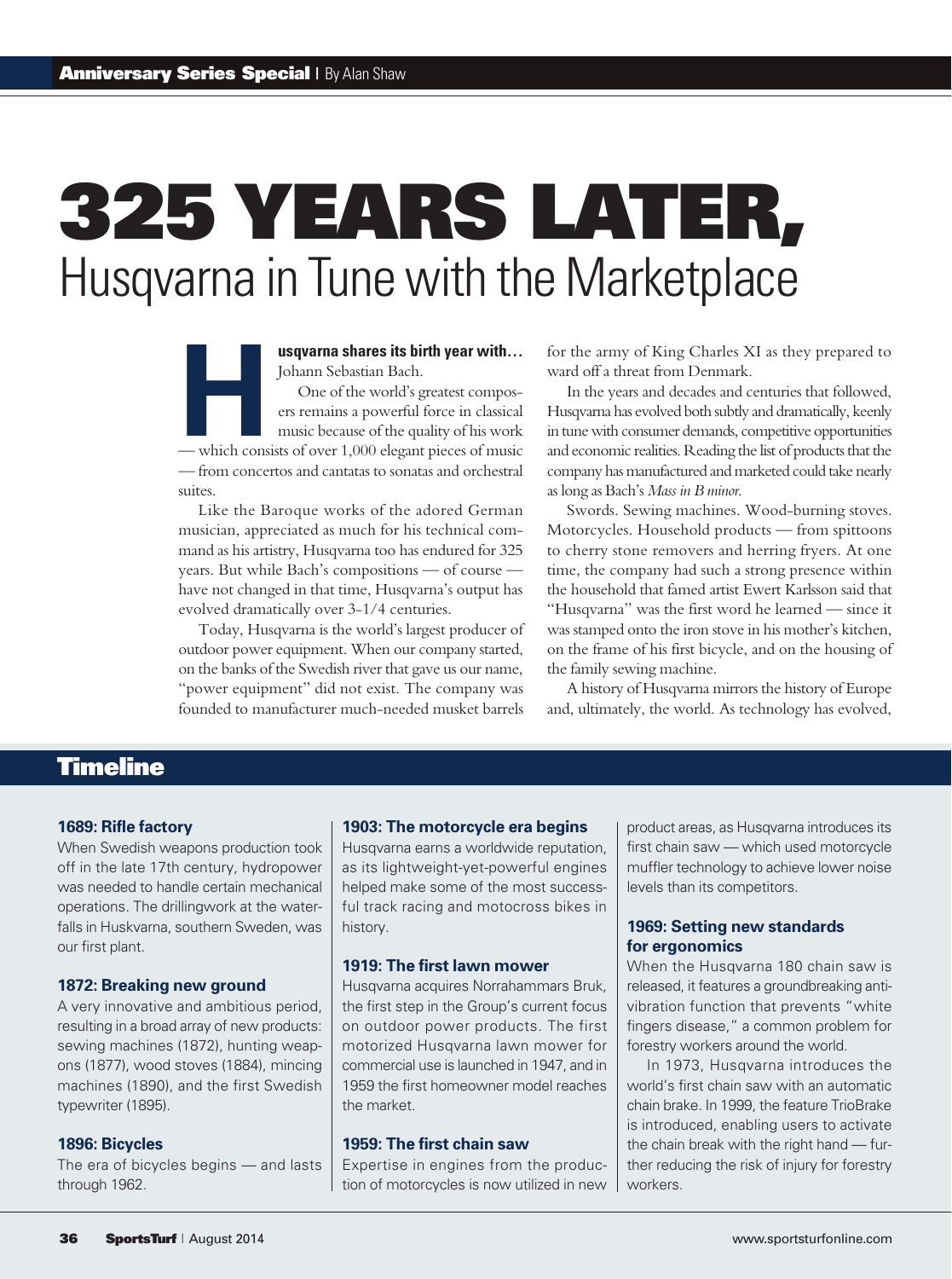**Top right:** During the past 325 years, in addition to outdoor power equipment, Husqvarna has manufactured muskets, swords, sewing machines, wood-burning stoves, motorcycles, household products, and much more. **Bottom right:** Husqvarna began on the banks of the Swedish river that gave the company its name.

Husqvarna has been there, priding ourselves in our inventiveness, innovative capacity and technical proficiency. Glancing through a book about Husqvarna produced in 1989 to commemorate our 300th anniversary yields fascinating facts and photos, like those of Husqvarna motorcycles shown racing to victory on the world's fastest courses.

Like those long-ago motorbikes, today's Husqvarna products rest comfortably — when not in use — in garages and backyard storage sheds throughout the U.S. and the world. While the engineers and machinists who earned widespread acclaim on earlier products are long gone, they established a legacy that today's workforce holds dear — a commitment to high quality, proficiency, value and safety that has earned Husqvarna strong sales and a well earned reputation for leadership.





## **1978-1979: Outdoor power products expand**

The outdoor operation continues to expand both through organic growth and through acquisitions. Power products now include chain saws, motorcycles, lawn mowers and power-cutting machines.

## **1980s: Strengthened positions in the U.S.**

Organic growth and acquisitions expand Husqvarna's operations in lawn and garden. Two major acquisitions, Poulan/Weed Eater and Roper Corp, complement Husqvarna's product range, making the U.S. the largest market for garden equipment.

**1995: The birth of the robotic mower**

Husqvarna pioneered the market by

launching the world's first solar-powered fully robotic lawn mower. In 2013, a thirdgeneration model with built-in GPS is introduced.

## **2002: Power cutters and diamond tools**

When Diamant Boart International was acquired in 2002, the construction business doubled in size, turning into a world leader within its segment.

## **2007-2008: Expansion**

Husqvarna expands in watering by acquiring the Gardena brand, followed by Zenoah (which enables expansion in Japan). Production in China is expanded through the acquisition of Jenn Feng and the construction of a new plant for chain saws and other handheld products.

# **2009: Husqvarna demolition robot**

Husqvarna's first remote-controlled demolition robot is launched, designed for all demolition tasks and for where it is too dangerous for workers to enter.

#### **2012: Battery products**

Husqvarna introduces a range of battery products for consumers and professionals.

*Sidebar provided by Husqvarna.*